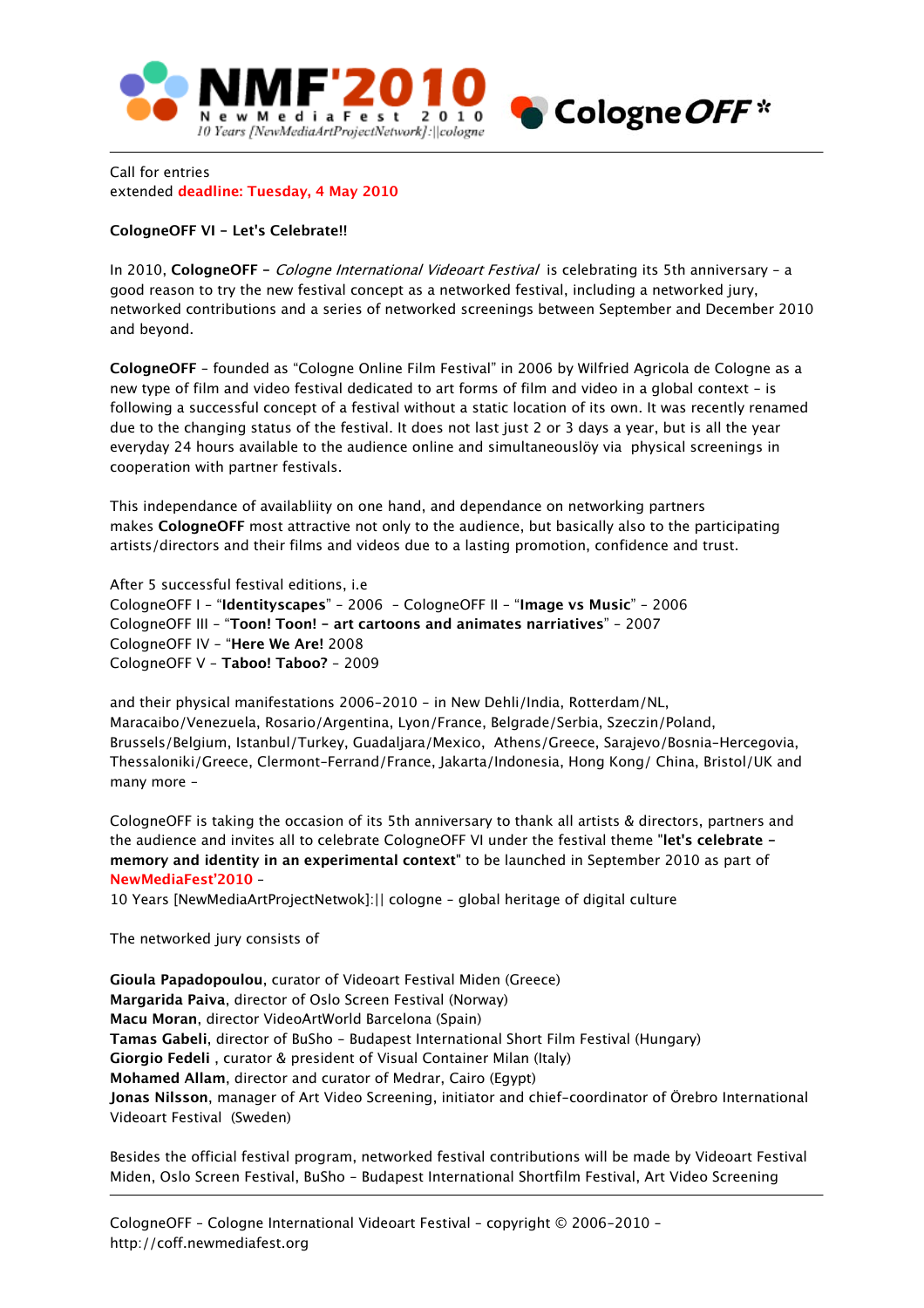

Orebro, Video Art World Barcelona, Visual Container Milan and Video Festival Cairo-

—————————————————-

**Requlations** 

- —————————————————- - Deadline: Tuesday, 4 May 2010
- Themes: Let's celebrate memory and identity in an experimental context
- The full-length films/videos may originate from the years 2004-2010.
- Excerps of videos or films are not accepted!!
- Duration: max 10 minutes (exceptions up to 15 minutes are possible)
- Max 2 films/videos can be submitted.
- Productions using language and/or text other than English need English subtitles.
- The preview copy should preferably be made available online for review and/or download
- as Quicktime . mov, Windows Media .wmv or Flash video flv (size 640x480 px)

 - if no own website is available, alternatively the film can be submitted via an upload/download service, for instance, SENDSPACE - www.sendspace.com -or PANDO - www.pando.com - both are free upload services , after upload please send the link, and CologneOFF will download the film then.

After selection the artists/directors will be invited to send a hardcopy of the selected video on DVD in best screening quality.

———————————————

Any question?

Please use exclusively this email address for any inquiry info@coff.newmediafest.org subject: CologneOFF festival info

## ///////////////////////////////////////////////////////////

**CologneOFF VI - 6th Cologne International Videoart Festival**

festival director & chief curator

**Wilfried Agricola de Cologne** [NewMediaArtProjectNetwork]:||cologne Mauritiussteinweg 64 D - 50676 Cologne Germany

Email:the-network (at) koeln.de URL: http://www.nmartproject.net